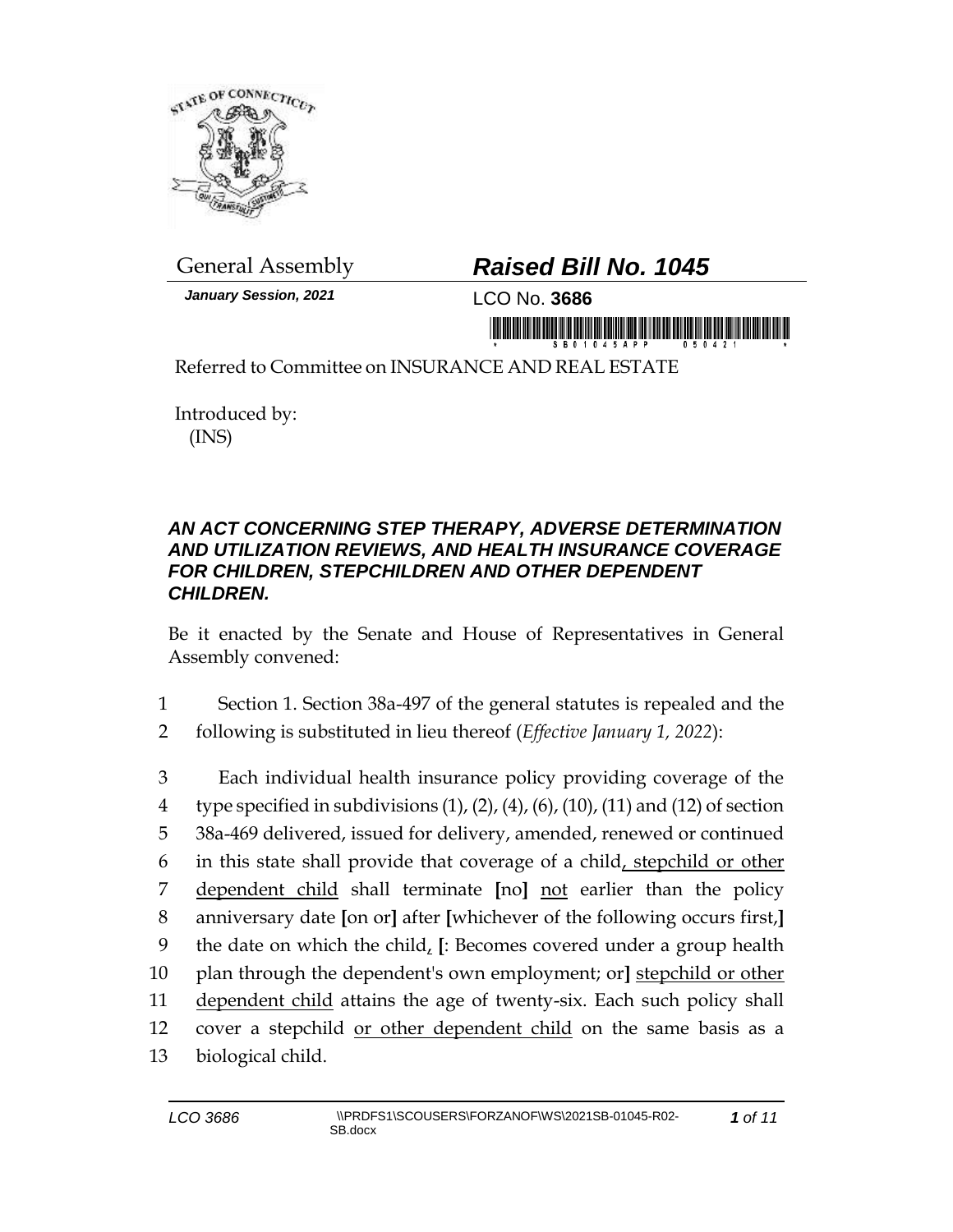Sec. 2. Section 38a-512b of the general statutes is repealed and the following is substituted in lieu thereof (*Effective January 1, 2022*):

 Each group health insurance policy providing coverage of the type specified in subdivisions (1), (2), (4), (6), (10), (11) and (12) of section 38a- 469 delivered, issued for delivery, amended, renewed or continued in 19 this state shall provide that coverage of a child, stepchild or other dependent child shall terminate **[**no**]** not earlier than the policy anniversary date **[**on or**]** after **[**whichever of the following occurs first,**]** the date on which the child, **[**: Becomes covered under a group health plan through the dependent's own employment; or**]** stepchild or other dependent child attains the age of twenty-six. Each such policy shall cover a stepchild or other dependent child on the same basis as a biological child.

 Sec. 3. Subsection (a) of section 38a-510 of the general statutes is repealed and the following is substituted in lieu thereof (*Effective January 1, 2022*):

 (a) No insurance company, hospital service corporation, medical service corporation, health care center or other entity delivering, issuing for delivery, renewing, amending or continuing an individual health insurance policy or contract that provides coverage for prescription drugs may:

 (1) Require any person covered under such policy or contract to obtain prescription drugs from a mail order pharmacy as a condition of obtaining benefits for such drugs; or

 (2) Require, if such insurance company, hospital service corporation, medical service corporation, health care center or other entity uses step 40 therapy for such drugs, the use of step therapy for:

(A) **[**any**]** Any prescribed drug for longer than sixty days; **[**,**]** or

 (B) **[**a**]** A prescribed drug for **[**cancer**]** treatment of a behavioral health condition or a chronic, disabling or life-threatening condition or disease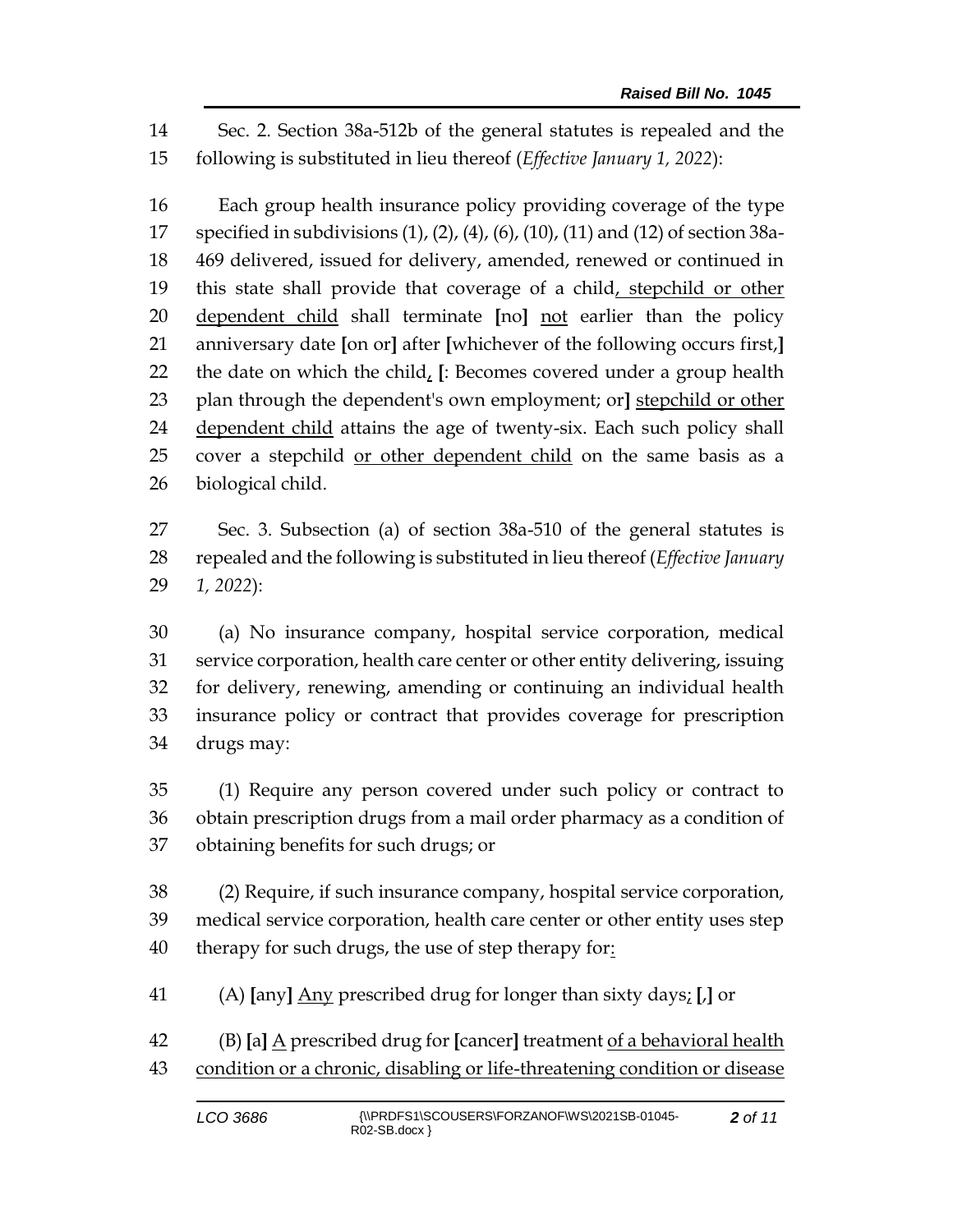for an insured who has been diagnosed with **[**stage IV metastatic cancer**]** such a condition or disease, provided such prescribed drug is in compliance with approved federal Food and Drug Administration indications.

 (3) At the expiration of the time period specified in subparagraph (A) of subdivision (2) of this subsection, **[**or for a prescribed drug described in subparagraph (B) of subdivision (2) of this subsection,**]** an insured's treating health care provider may deem such step therapy drug regimen clinically ineffective for the insured, at which time the insurance company, hospital service corporation, medical service corporation, health care center or other entity shall authorize dispensation of and coverage for the drug prescribed by the insured's treating health care provider, provided such drug is a covered drug under such policy or contract. If such provider does not deem such step therapy drug regimen clinically ineffective or has not requested an override pursuant to subdivision (1) of subsection (b) of this section, such drug regimen may be continued. For purposes of this section, "step therapy" means a protocol or program that establishes the specific sequence in which prescription drugs for a specified medical condition are to be prescribed.

 Sec. 4. Subsection (a) of section 38a-544 of the general statutes is repealed and the following is substituted in lieu thereof (*Effective January 1, 2022*):

 (a) No insurance company, hospital service corporation, medical service corporation, health care center or other entity delivering, issuing for delivery, renewing, amending or continuing a group health insurance policy or contract that provides coverage for prescription drugs may:

 (1) Require any person covered under such policy or contract to obtain prescription drugs from a mail order pharmacy as a condition of obtaining benefits for such drugs; or

(2) Require, if such insurance company, hospital service corporation,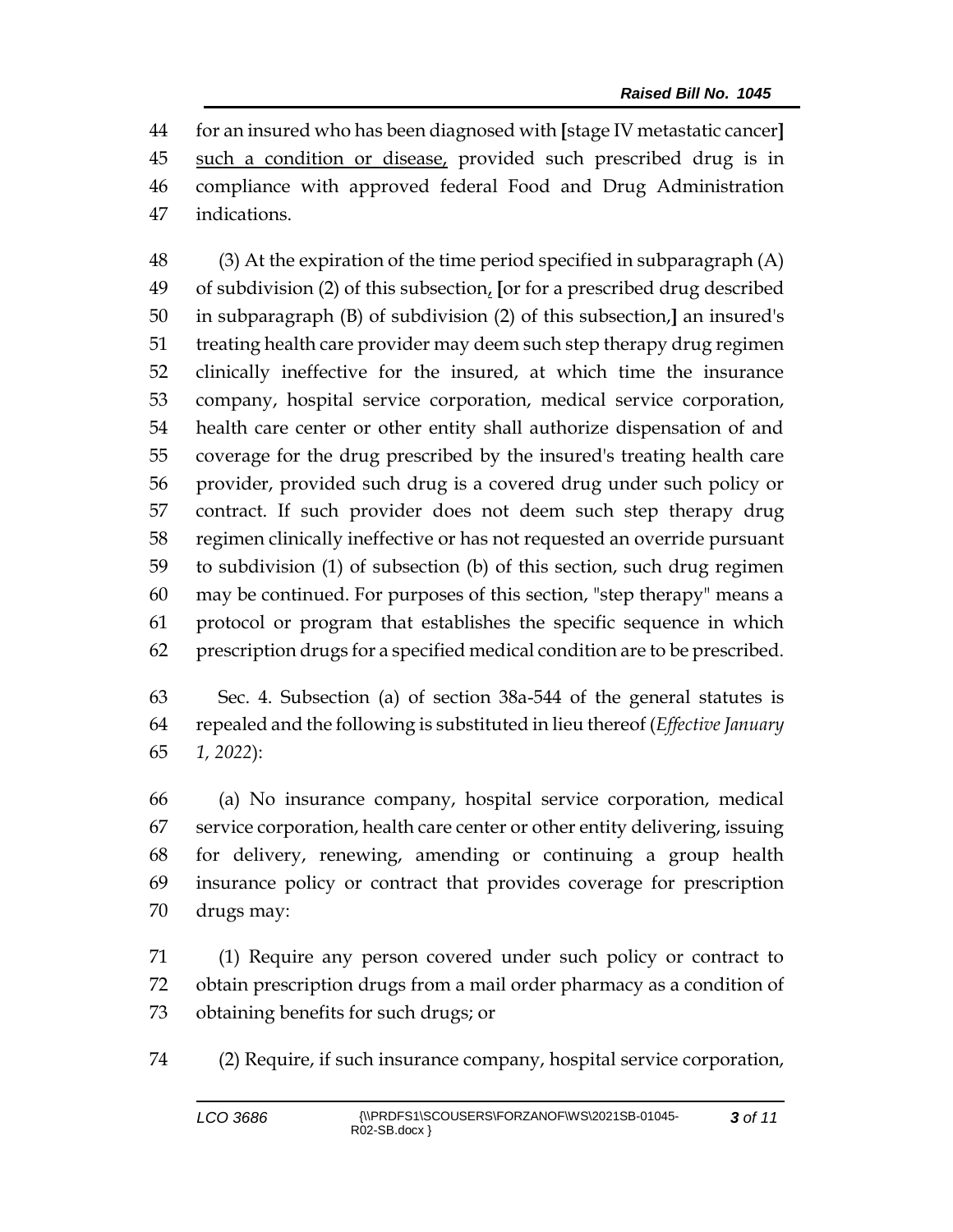medical service corporation, health care center or other entity uses step therapy for such drugs, the use of step therapy for:

(A) **[**any**]** Any prescribed drug for longer than sixty days; **[**,**]** or

 (B) **[**a**]** A prescribed drug for **[**cancer**]** treatment of a behavioral health condition or a chronic, disabling or life-threatening condition or disease for an insured who has been diagnosed with **[**stage IV metastatic cancer**]** such a condition or disease, provided such prescribed drug is in compliance with approved federal Food and Drug Administration indications.

 (3) At the expiration of the time period specified in subparagraph (A) of subdivision (2) of this subsection, **[**or for a prescribed drug described in subparagraph (B) of subdivision (2) of this subsection,**]** an insured's treating health care provider may deem such step therapy drug regimen clinically ineffective for the insured, at which time the insurance company, hospital service corporation, medical service corporation, health care center or other entity shall authorize dispensation of and coverage for the drug prescribed by the insured's treating health care provider, provided such drug is a covered drug under such policy or contract. If such provider does not deem such step therapy drug regimen clinically ineffective or has not requested an override pursuant to subdivision (1) of subsection (b) of this section, such drug regimen may be continued. For purposes of this section, "step therapy" means a protocol or program that establishes the specific sequence in which prescription drugs for a specified medical condition are to be prescribed.

 Sec. 5. Subdivision (7) of section 38a-591a of the general statutes is repealed and the following is substituted in lieu thereof (*Effective January 1, 2022*):

 (7) "Clinical peer" means a physician or other health care professional who:

 (A) **[**holds**]** For a review other than as specified under subparagraph (B) or (C) of subdivision (38) of this section:

| LCO 3686 | {\\PRDFS1\SCOUSERS\FORZANOF\WS\2021SB-01045-<br>$RO2-SB.docx$ | 4 of 11 |
|----------|---------------------------------------------------------------|---------|
|----------|---------------------------------------------------------------|---------|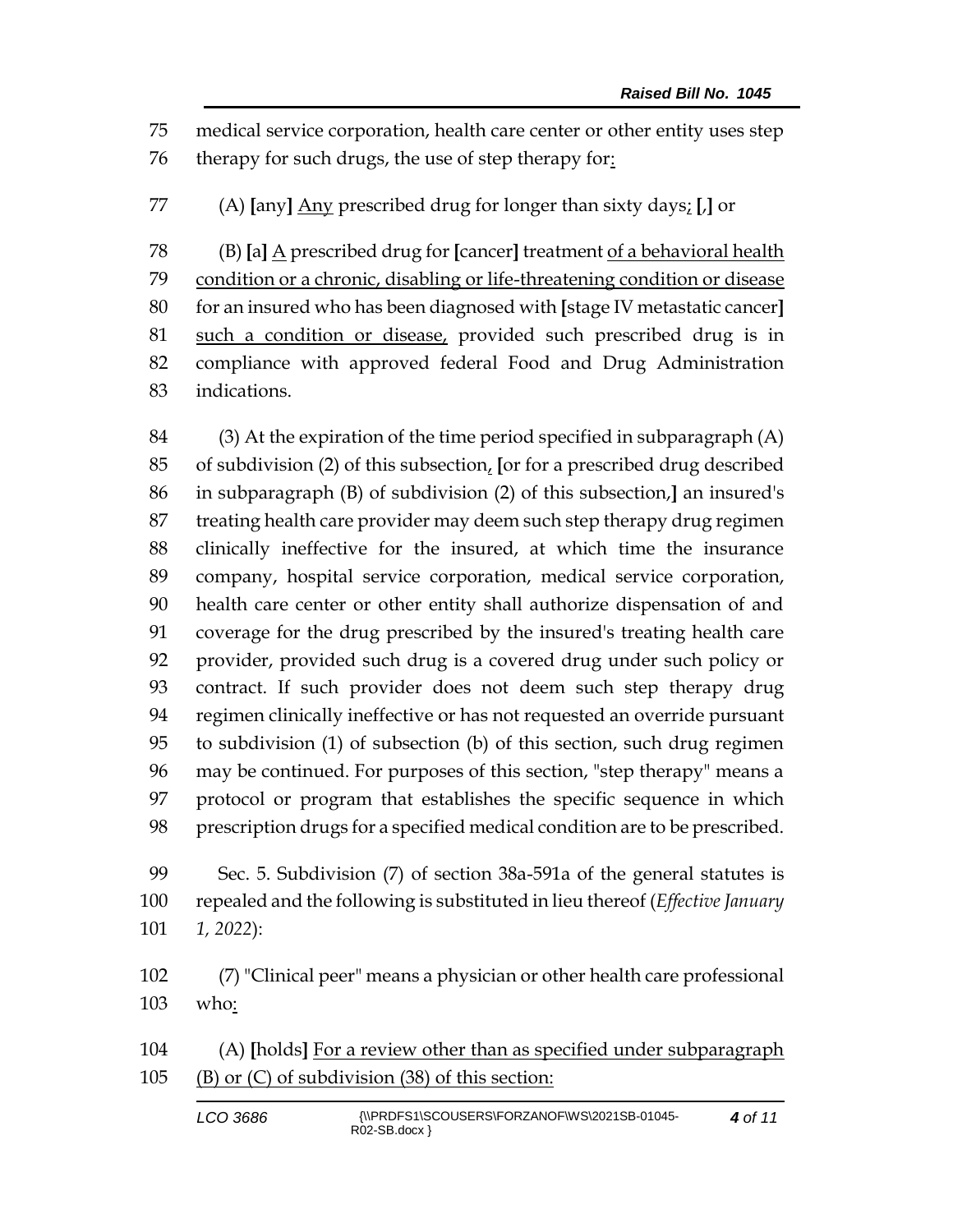(i) Holds a nonrestricted license in a state of the United States **[**and**]** in the same **[**or similar**]** specialty as **[**typically manages the medical condition, procedure or treatment**]** the treating physician or other health care professional under review; **[**, and**]**

110 (ii) Holds a doctoral or medical degree; and

 (iii) (I) Holds an appropriate national board certification including at the subspecialty level, where available, or (II) actively practices and typically manages the medical condition under review or provides the

procedure or treatment under review; or

 (B) **[**for**]** For a review specified under subparagraph (B) or (C) of subdivision (38) of this section concerning:

 (i) **[**a**]** A child or adolescent substance use disorder or a child or adolescent mental disorder, holds (I) a national board certification in child and adolescent psychiatry, or (II) a doctoral level psychology degree with training and clinical experience in the treatment of child and adolescent substance use disorder or child and adolescent mental disorder, as applicable; **[**,**]** or

 (ii) **[**an**]** An adult substance use disorder or an adult mental disorder, holds (I) a national board certification in psychiatry, or (II) a doctoral level psychology degree with training and clinical experience in the treatment of adult substance use disorders or adult mental disorders, as applicable.

 Sec. 6. Subsection (a) of section 38a-591c of the general statutes is repealed and the following is substituted in lieu thereof (*Effective January 1, 2022*):

 (a) (1) Each health carrier shall contract with (A) health care professionals to administer such health carrier's utilization review program, and (B) clinical peers to evaluate the clinical appropriateness of an adverse determination.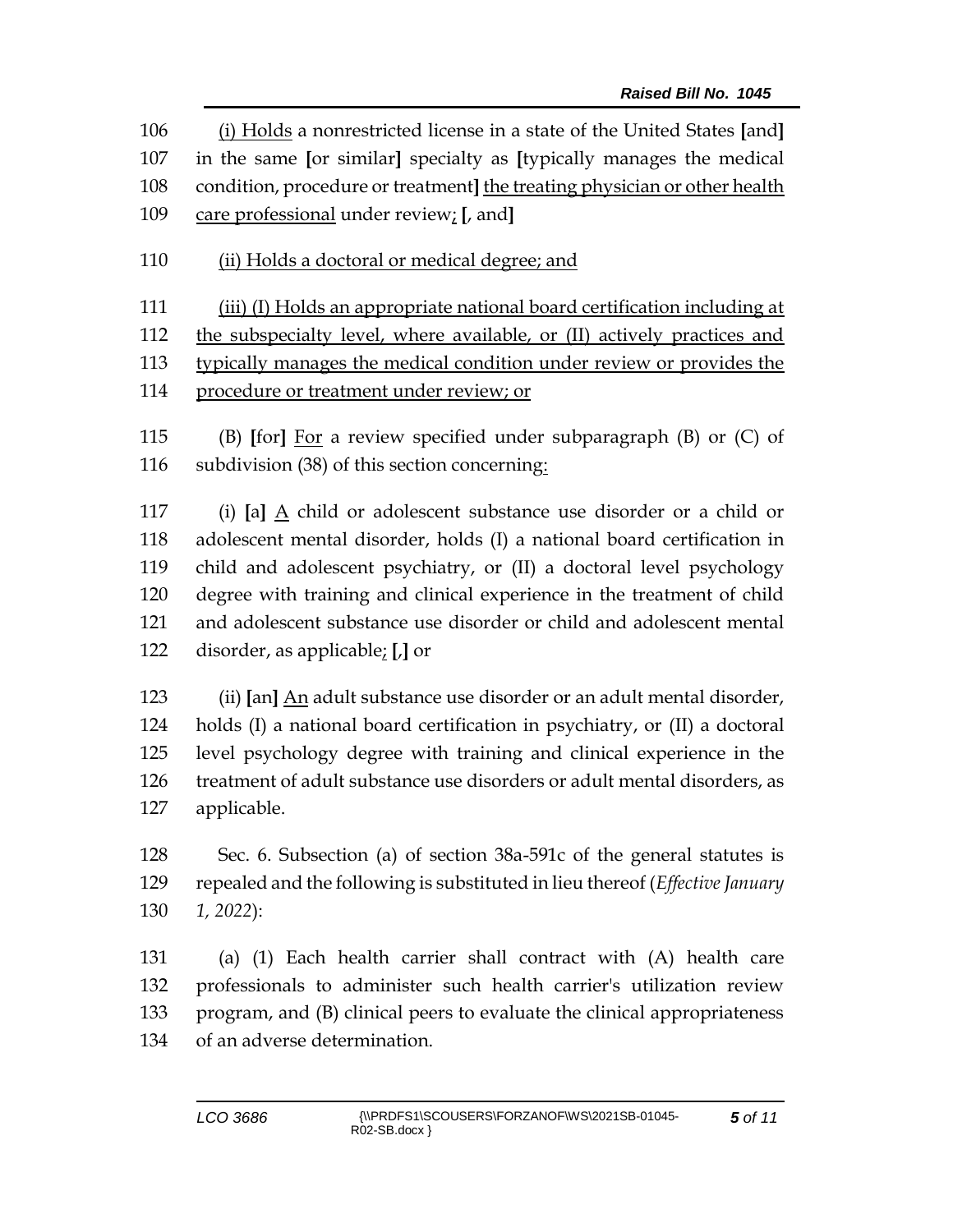(2) (A) Each utilization review program shall use documented clinical review criteria that are based on sound clinical evidence and are evaluated periodically by the health carrier's organizational mechanism specified in subparagraph (F) of subdivision (2) of subsection (c) of section 38a-591b to assure such program's ongoing effectiveness.

 (B) Except as provided in subdivisions (3), (4) and (5) of this subsection, a health carrier may develop its own clinical review criteria or it may purchase or license clinical review criteria from qualified vendors approved by the commissioner, provided such clinical review criteria conform to the requirements of subparagraph (A) of this subdivision.

 (C) Each health carrier shall (i) post on its Internet web site (I) any clinical review criteria it uses, and (II) links to any rule, guideline, protocol or other similar criterion a health carrier may rely upon to make an adverse determination as described in subparagraph (F) of subdivision (1) of subsection (e) of section 38a-591d, as amended by this act, and (ii) make its clinical review criteria available upon request to authorized government agencies.

 (D) For each utilization review, there shall be a rebuttable 154 presumption that each health care service under review is medically necessary if such health care service was ordered by a health care professional acting within the health care professional's scope of practice. A health carrier, or any utilization review company or designee of a health carrier that performs utilization review on behalf of the health carrier, shall have the burden of proving that a health care service is not medically necessary.

 (3) For any utilization review for the treatment of a substance use disorder, as described in section 17a-458, the clinical review criteria used shall be: (A) The most recent edition of the American Society of Addiction Medicine Treatment Criteria for Addictive, Substance- Related, and Co-Occurring Conditions; or (B) clinical review criteria that the health carrier demonstrates to the Insurance Department is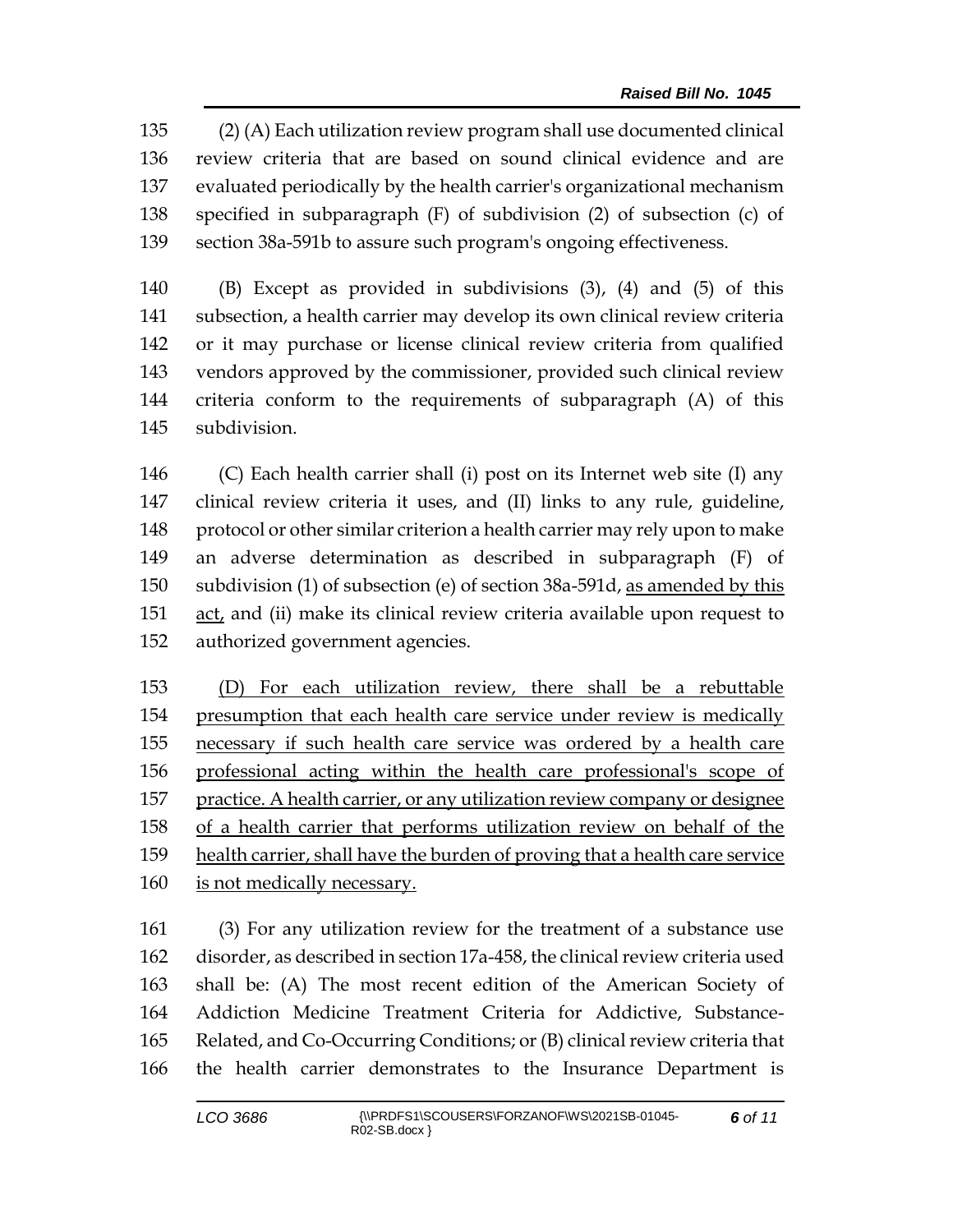consistent with the most recent edition of the American Society of Addiction Medicine Treatment Criteria for Addictive, Substance- Related, and Co-Occurring Conditions, except that nothing in this subdivision shall prohibit a health carrier from developing its own clinical review criteria or purchasing or licensing additional clinical review criteria from qualified vendors approved by the commissioner, to address advancements in technology or types of care for the treatment of a substance use disorder, that are not covered in the most recent edition of the American Society of Addiction Medicine Treatment Criteria for Addictive, Substance-Related, and Co-Occurring Conditions. Any such clinical review criteria developed by a health carrier or purchased or licensed from a qualified vendor shall conform to the requirements of subparagraph (A) of subdivision (2) of this subsection.

 (4) For any utilization review for the treatment of a child or adolescent mental disorder, the clinical review criteria used shall be: (A) The most recent guidelines of the American Academy of Child and Adolescent Psychiatry's Child and Adolescent Service Intensity Instrument; or (B) clinical review criteria that the health carrier demonstrates to the Insurance Department is consistent with the most recent guidelines of the American Academy of Child and Adolescent Psychiatry's Child and Adolescent Service Intensity Instrument, except that nothing in this subdivision shall prohibit a health carrier from developing its own clinical review criteria or purchasing or licensing additional clinical review criteria from qualified vendors approved by the commissioner, to address advancements in technology or types of care for the treatment of a child or adolescent mental disorder, that are not covered in the most recent guidelines of the American Academy of Child and Adolescent Psychiatry's Child and Adolescent Service Intensity Instrument. Any such clinical review criteria developed by a health carrier or purchased or licensed from a qualified vendor shall conform to the requirements of subparagraph (A) of subdivision (2) of this subsection.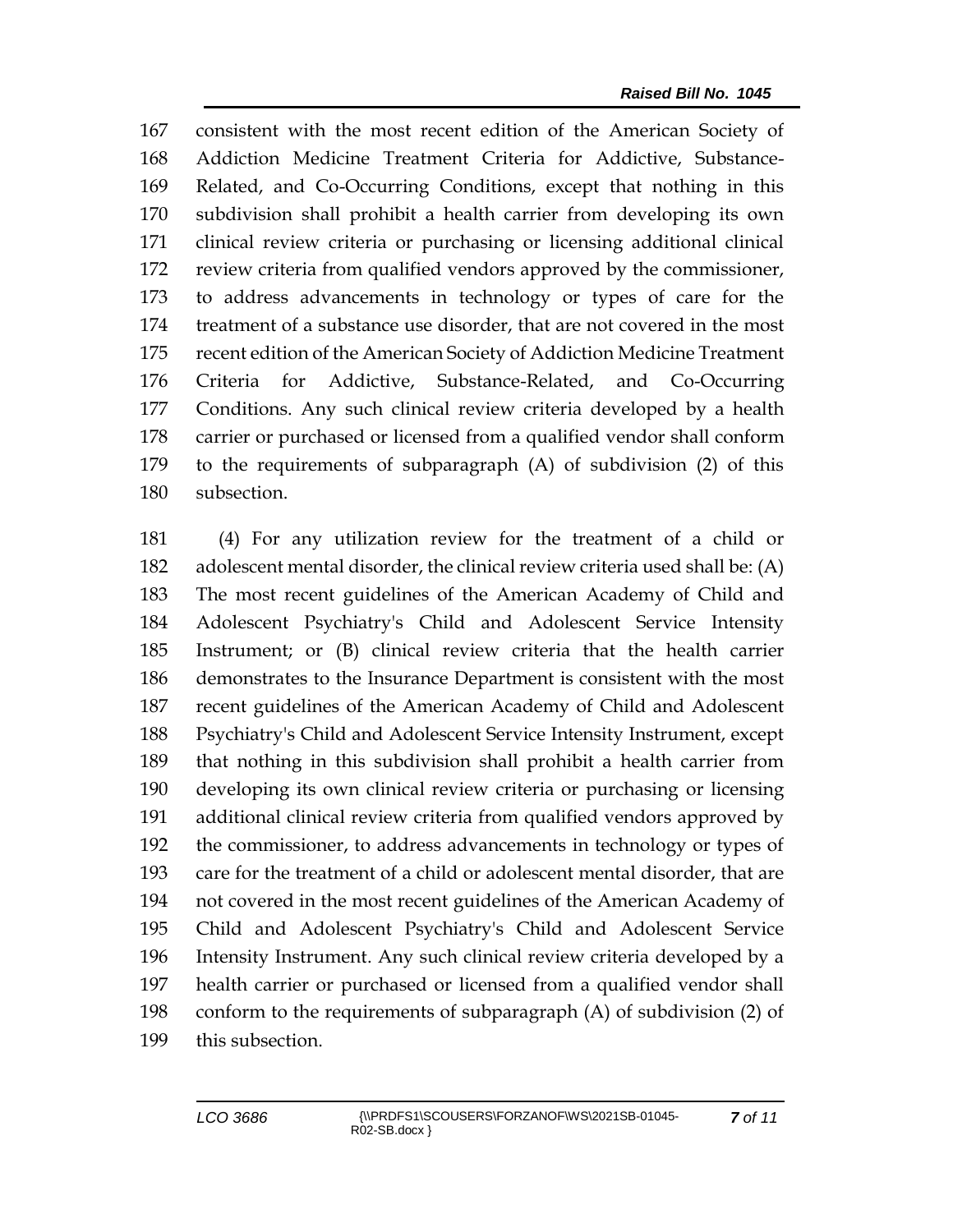(5) For any utilization review for the treatment of an adult mental disorder, the clinical review criteria used shall be: (A) The most recent guidelines of the American Psychiatric Association or the most recent Standards and Guidelines of the Association for Ambulatory Behavioral Healthcare; or (B) clinical review criteria that the health carrier demonstrates to the Insurance Department is consistent with the most recent guidelines of the American Psychiatric Association or the most recent Standards and Guidelines of the Association for Ambulatory Behavioral Healthcare, except that nothing in this subdivision shall prohibit a health carrier from developing its own clinical review criteria or purchasing or licensing additional clinical review criteria from qualified vendors approved by the commissioner, to address advancements in technology or types of care for the treatment of an adult mental disorder, that are not covered in the most recent guidelines of the American Psychiatric Association or the most recent Standards and Guidelines of the Association for Ambulatory Behavioral Healthcare. Any such clinical review criteria developed by a health carrier or purchased or licensed from a qualified vendor shall conform to the requirements of subparagraph (A) of subdivision (2) of this subsection.

 Sec. 7. Subsection (a) of section 38a-591d of the general statutes is repealed and the following is substituted in lieu thereof (*Effective January 1, 2022*):

223 (a) (1) Each health carrier shall maintain written procedures for  $(A)$  utilization review and benefit determinations, (B) expedited utilization review and benefit determinations with respect to prospective urgent care requests and concurrent review urgent care requests, and (C) notifying covered persons or covered persons' authorized representatives of such review and benefit determinations. Each health carrier shall make such review and benefit determinations within the specified time periods under this section.

 (2) In determining whether a benefit request shall be considered an urgent care request, an individual acting on behalf of a health carrier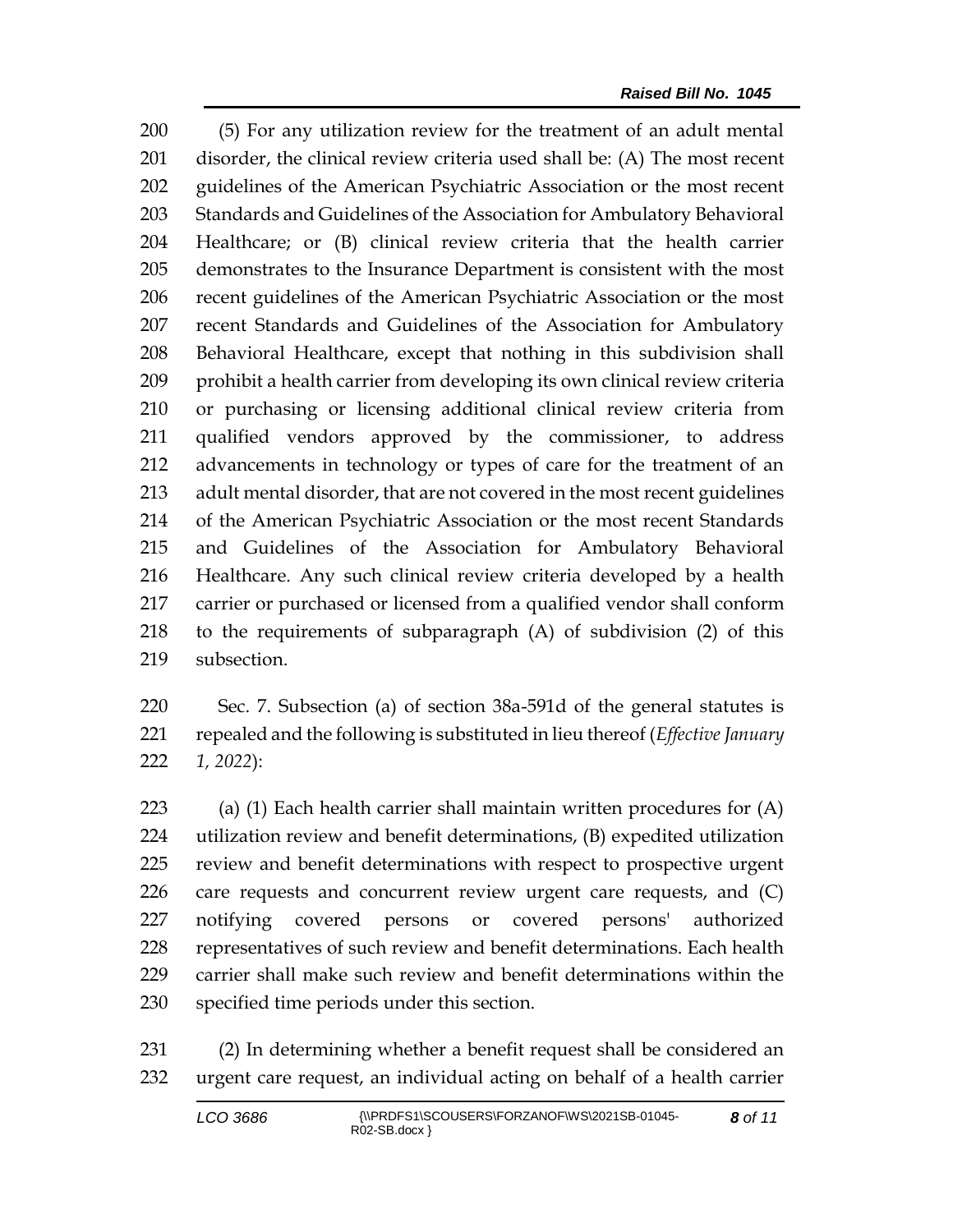shall apply the judgment of a prudent layperson who possesses an average knowledge of health and medicine, except that any benefit request (A) determined to be an urgent care request by a health care 236 professional with knowledge of the covered person's medical condition, or (B) specified under subparagraph (B) or (C) of subdivision (38) of 238 section  $38a-591a$ , as amended by this act, shall be deemed an urgent care request.

 (3) (A) At the time a health carrier notifies a covered person, a covered person's authorized representative or a covered person's health care professional of an initial adverse determination that was based, in whole or in part, on medical necessity, of a concurrent or prospective utilization review or of a benefit request, the health carrier shall notify the covered person's health care professional (i) of the opportunity for a conference as provided in subparagraph (B) of this subdivision, and (ii) that such conference shall not be considered a grievance of such initial adverse determination as long as a grievance has not been filed as set forth in subparagraph (B) of this subdivision.

 (B) After a health carrier notifies a covered person, a covered person's authorized representative or a covered person's health care professional of an initial adverse determination that was based, in whole or in part, on medical necessity, of a concurrent or prospective utilization review or of a benefit request, the health carrier shall offer a covered person's health care professional the opportunity to confer, at the request of the covered person's health care professional, with a clinical peer of such health carrier, provided such covered person, covered person's authorized representative or covered person's health care professional has not filed a grievance of such initial adverse determination prior to 260 such conference. Such conference shall not be considered a grievance of such initial adverse determination. Such health carrier shall grant such 262 clinical peer authority to reverse such initial adverse determination.

 Sec. 8. Subsection (c) of section 38a-591e of the general statutes is repealed and the following is substituted in lieu thereof (*Effective January 1, 2022*):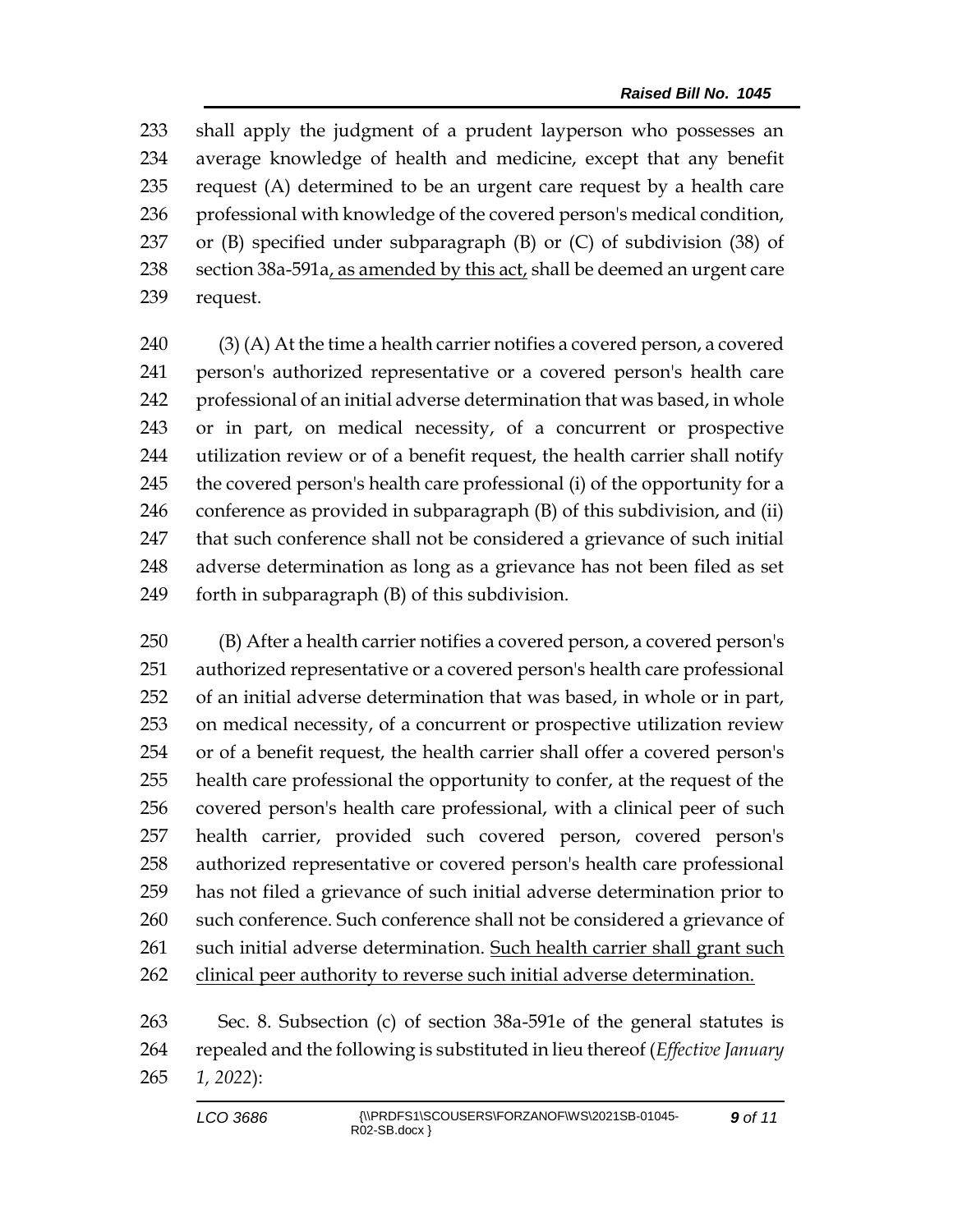(c) (1) (A) When conducting a review of an adverse determination under this section, the health carrier shall ensure that such review is conducted in a manner to ensure the independence and impartiality of the clinical peer or peers involved in making the review decision.

 (B) If the adverse determination involves utilization review, the health carrier shall designate an appropriate clinical peer or peers to review such adverse determination. Such clinical peer or peers shall not have been involved in the initial adverse determination.

274 (C) (i) For each review of an adverse determination under this section, there shall be a rebuttable presumption that each health care service under review is medically necessary if such health care service was ordered by a health care professional acting within the scope of the 278 health care professional's practice. The health carrier may rebut such presumption by reasonably substantiating to the clinical peer or peers conducting the review under this section that such health care service is not medically necessary.

 **[**(C)**]** (ii) The clinical peer or peers conducting a review under this section shall take into consideration all comments, documents, records and other information relevant to the covered person's benefit request that is the subject of the adverse determination under review, that are submitted by the covered person or the covered person's authorized representative, regardless of whether such information was submitted or considered in making the initial adverse determination.

 (D) Prior to issuing a decision, the health carrier shall provide free of charge, by facsimile, electronic means or any other expeditious method available, to the covered person or the covered person's authorized representative, as applicable, any new or additional documents, communications, information and evidence relied upon and any new or additional scientific or clinical rationale used by the health carrier in connection with the grievance. Such documents, communications, information, evidence and rationale shall be provided sufficiently in advance of the date the health carrier is required to issue a decision to